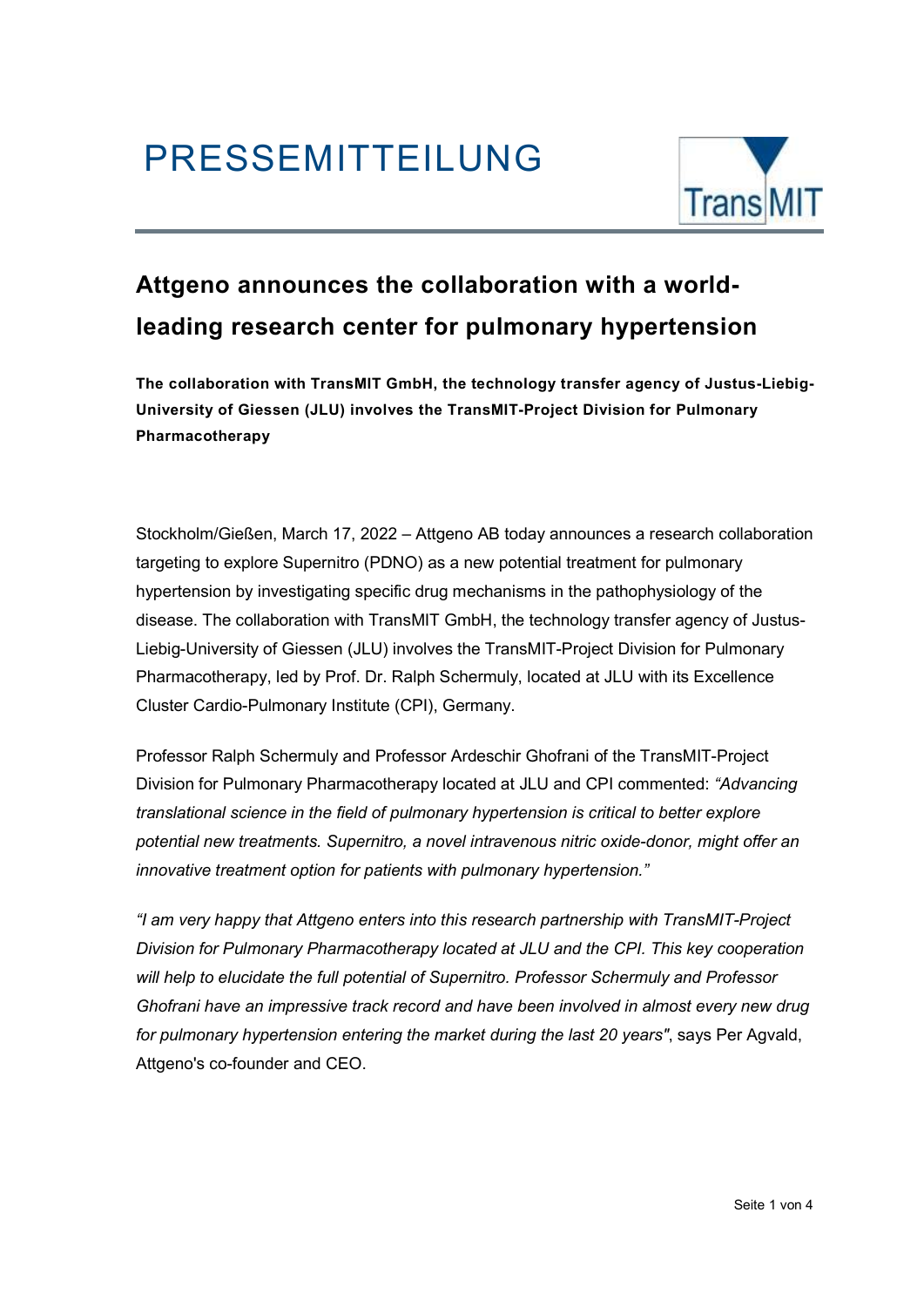

For further information, please contact Per Agvald (MD, PhD), CEO Telephone: +46 706 457 827 E-mail: per.agvald@attgeno.com

Christofer Adding (MD, PhD), CMO Telephone: +46 707 886 766 E-mail: christofer.adding@attgeno.com

#### About Attgeno

Attgeno AB is a privately held Swedish biotech company devoted to development and commercialization of innovative and effective nitric oxide-donating drugs. Its leading drug candidate Supernitro (PDNO) is currently in early (phase I/IIa) clinical development. For further information, please visit www.attgeno.com.

#### About Supernitro (PDNO)

Supernitro is administered as an intravenous infusion, which upon entry into the blood, has an ultra-short half-life rapidly releasing its active moiety nitric oxide (NO). As a result, most of its NO is released just through the short passage through the lung blood circulation where it reacts with the blood vessels and causes them to dilate. By the donation of NO in the lungs, Supernitro replaces the decrease in NO production that is a well-known consequence of different diseases leading to increased risk for pulmonary hypertension.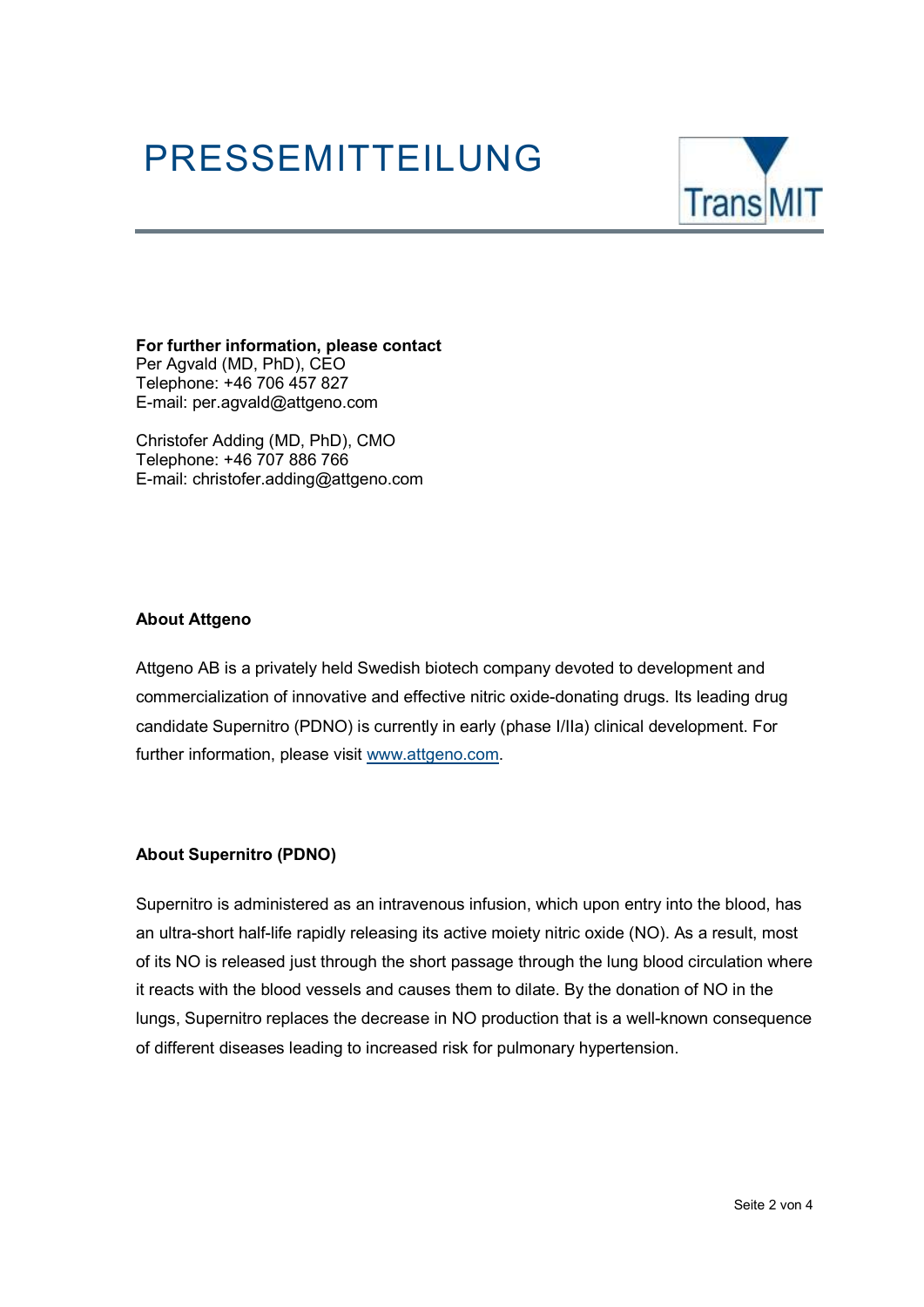

#### About pulmonary hypertension

Pulmonary hypertension is a condition of increased blood pressure in the arteries of the lungs. Symptoms include shortness of breath, fainting, tiredness, chest pain, swelling of the legs, and a fast heartbeat. Onset is typically gradual and prognosis poor.

The pathogenesis of pulmonary hypertension involves the narrowing of blood vessels connected to and within the lungs. This makes it harder for the heart to pump blood through the lungs, as it is much harder to make water flow through a narrow pipe as opposed to a wide one. Over time, the affected blood vessels become stiffer and thicker, in a process known as fibrosis. The mechanisms involved in this narrowing process include vasoconstriction, thrombosis, and vascular remodelling.